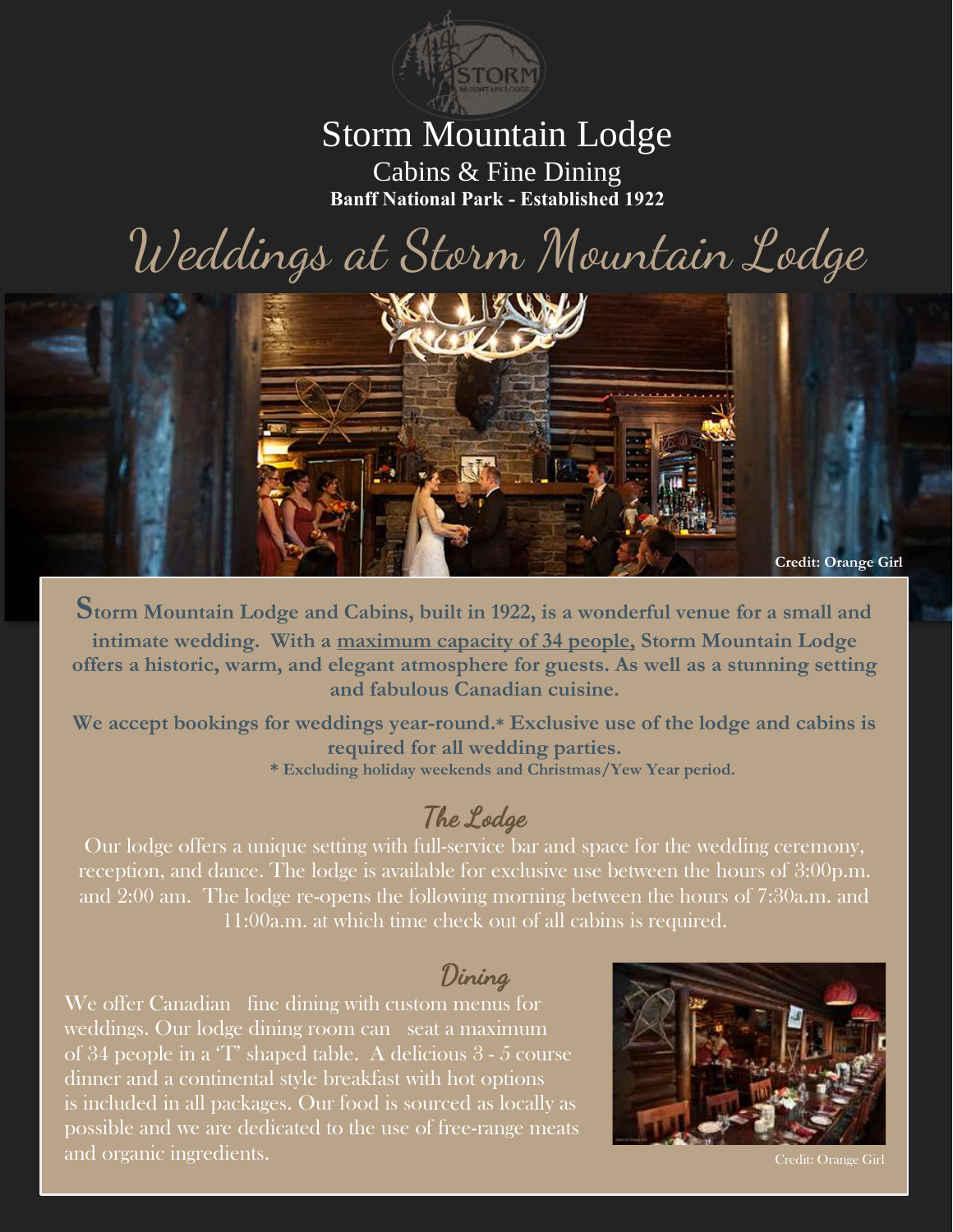### **Accommodations**

Our property hosts 16 cozy individual cabins with a variation of one and two beds that can accommodate a maximum of 34 people. Our cabins are known for their wood burning fireplaces, clawfoot soaker tubs and warm, authentic Canadian decor.



Packages

# Base Line Package:

Our Base Line Package provides you with all the necessities for a wonderful wedding. This package is inclusive of:

- One-night accommodation in all 16 of our cabins.
- Three-course dinner and a continental style breakfast with one hot option.
- Exclusive use of lodge and property for social gatherings, ceremony, reception and dance.
- Sparkling wine toast for all quests (18 and above) immediately after the ceremony.
- Charcuterie and cheese platter hors d'oeuvres for reception *or* late night snack.

Rates:

| Dates: | December $1st$ – April 30 <sup>th</sup> |                     | May 1st - October $31th$ |
|--------|-----------------------------------------|---------------------|--------------------------|
| Days:  | Thursdays & Sundays                     | Fridays & Saturdays | Monday - Sunday          |
| Price: | \$16,500                                | \$19,800            | \$26,000                 |

Rates do not include: Tax (11% accomodation, 5% food/liquor), liquor (outside of that provided in pacakge), auto gratuity of 18% on food and liquor.

Deposit Required to Reserve: \$2500.00 – Visa or MasterCard.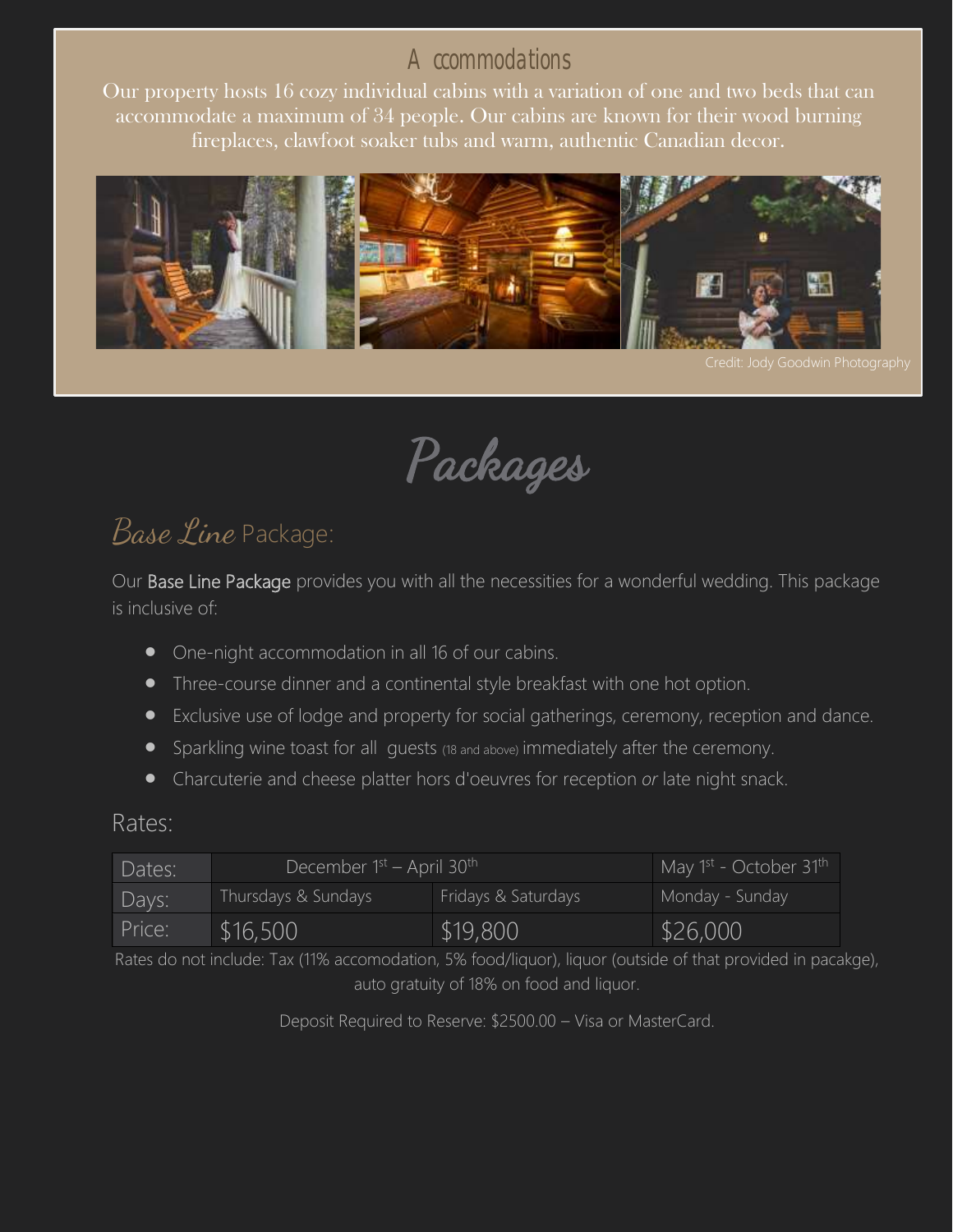# Alpine Package:

Our Alpine Package provides you with all the necessities for a wonderful wedding plus a little extra for your guests and yourself. This package is inclusive of:

- One-night accommodation in all 16 of our cabins.
- Four-course dinner and a continental style breakfast with one hot option.
- Exclusive use of lodge and property for social gatherings, ceremony, reception and dance.
- Sparkling wine toast for all guests (18 and above) immediately after the ceremony.
- Charcuterie and cheese platter hors d'oeuvres for reception *or* late night snack.
- Your choice of four additional hors d'oeuvres to be served during reception (four "bites"/ guests).
- Romance Basket with locally made soap products, massage oil, candle etc., placed in Bride and Groom's Cabin prior to check-in.

### Rates:

| Dates: | December 1 <sup>st</sup> – April 30 <sup>th</sup> |                     | May $1^{st}$ – November $30^{th}$ |
|--------|---------------------------------------------------|---------------------|-----------------------------------|
| Days:  | Thursdays & Sundays                               | Fridays & Saturdays | Monday - Sunday                   |
| Price: | \$17,800                                          | \$20,100            | \$27,300                          |

Rates do not include: Tax (11% accomodation, 5% food/liquor), liquor (outside of that provided in pacakge), auto gratuity of 18% on food and liquor.

Deposit Required to Reserve: \$2500.00 – Visa or MasterCard.



Photos: Orange Girl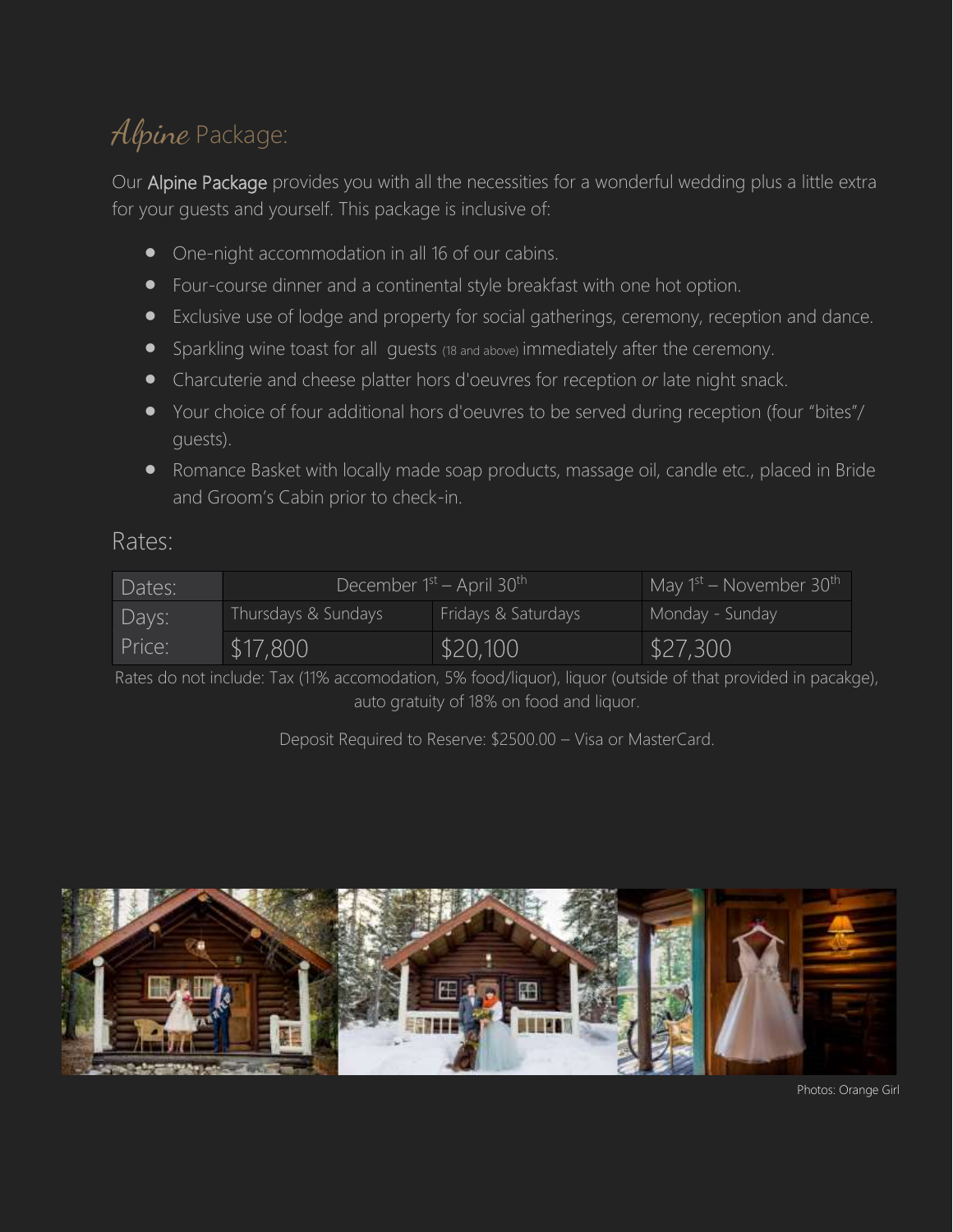# Summit Package:

Our Summit Package provides you with all the amenities of the Alpine Package plus customized drinks, as well as gifts for *all* cabins. This Package is inclusive of:

- One night accommodation in all 16 of our cabins.
- Five-course dinner and a continental style breakfast with one hot option.
- Exclusive use of lodge and property for social gatherings, ceremony, reception and dance.
- Sparkling wine toast for all guests (18 and above) immediately after the ceremony.
- Charcuterie and Cheese Plater hors d'oeuvre for reception *or* late night snack.
- Your choice of four additional hors d'oeuvres to be served during cocktail hour (four "bites"/guest).
- Romance Basket with locally made soap products, massage oil, candle etc., placed in Bride and Groom's Cabin prior to check-in.
- Treats for your guests! Your choice of the following options in each cabin before check in: A bottle of prosecco (375ml) and locally made chocolates, a mini romance package (candle, bath salts, bath bomb, and massage oil), 2x craft beers or two glasses of wine and gourmet cheese tray.
- Bride and Groom custom cocktails- make a customized drink or choose a cocktail off of our list that guests can order and you can name! One cocktail per guest (18 and above) included.



Credit: Jody Goodwin Photography

### Rates:

| Dates: | December $1st$ – April 30 <sup>th</sup> |                     | May $1^{st}$ – November 30 <sup>th</sup> |
|--------|-----------------------------------------|---------------------|------------------------------------------|
| Days:  | Thursdays & Sundays                     | Fridays & Saturdays | Monday - Sunday                          |
| Price: | \$19,750                                | \$24,050            | \$28,250                                 |

Rates do not include: Tax (11% accomodation, 5% food/liquor), liquor (outside of that provided in pacakge), auto gratuity of 18% on food and liquor.

Deposit Required to Reserve: \$2500.00 – Visa or MasterCard.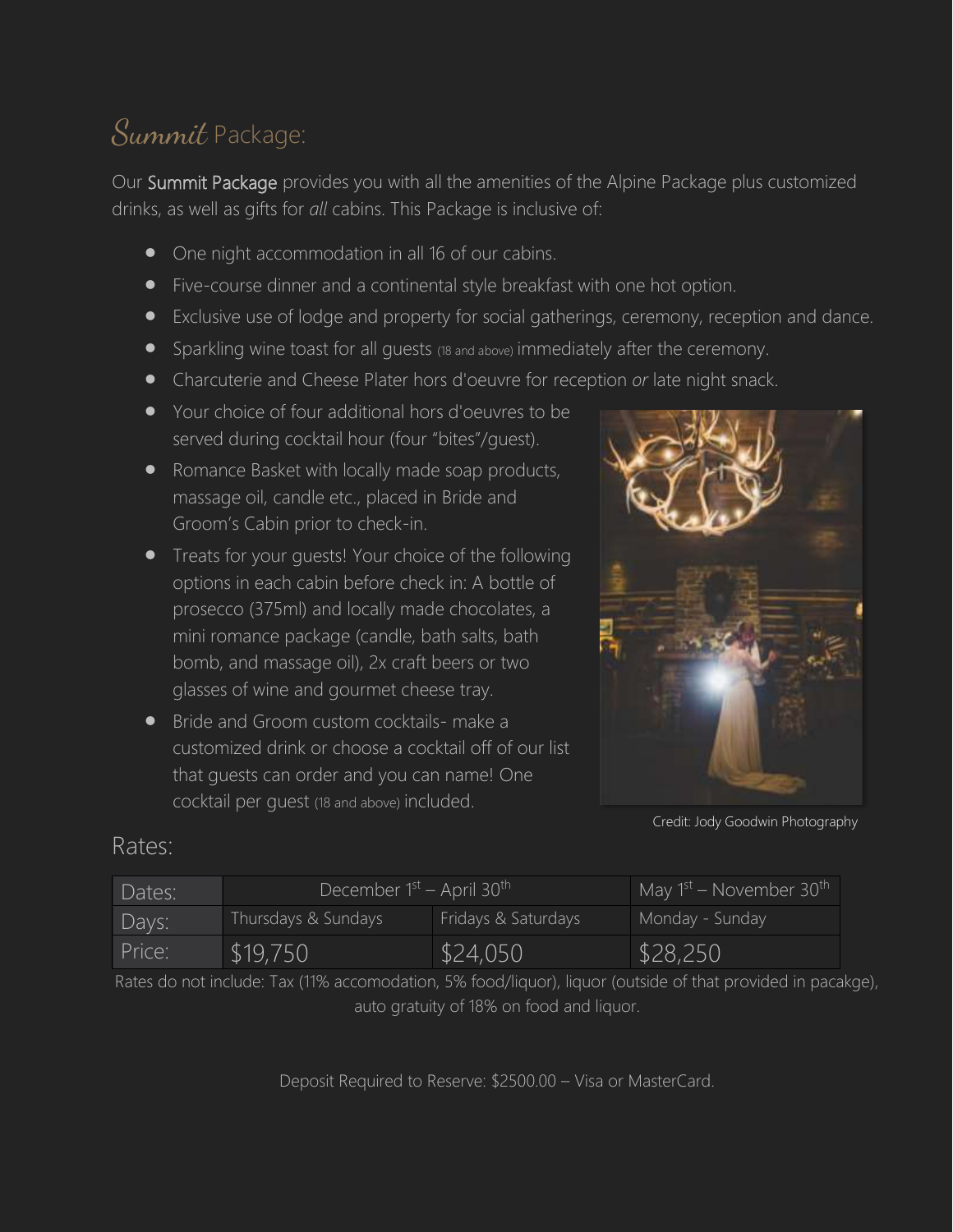# Our Favorite Vendors!

### Photographers:

Kirstie Tweed (Orange Girl) is one of Banff's most experienced photographers. She is very familiar with shooting weddings and elopements here at Storm Mountain!

#### [www.orangegirl.com](http://www.orangegirl.com/)



Orange Girl

Jody Goodwin has shot several weddings at Storm Mountain, and her unique style and friendly personality makes for an exceptional photographer!

[jodygoodwinphotography.com](http://www.jodygoodwinphotography.com/) 



Jody Goodwin

Brittany Esther has captured several beautiful weddings at Storm Mountain, working tirelessly to capture the best moments for our guests! [brittanyesther.com](http://brittanyesther.com/) 



Brittany Esther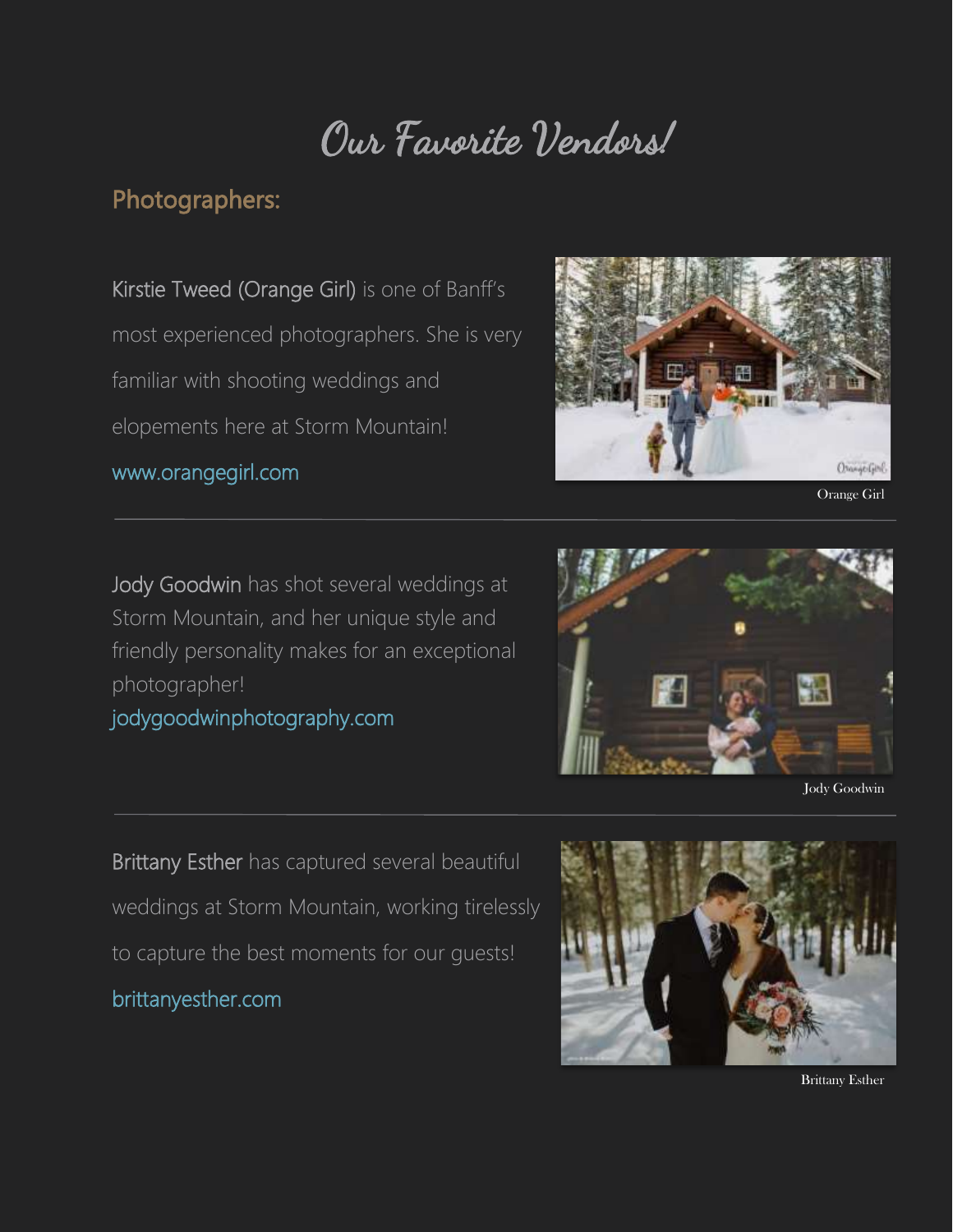### Marriage Commissioners

Carl Shields – A long time local and very familiar with Storm! [weddingsbanff.com](http://www.weddingsbanff.com/) 

John Stutz - Former mayor of Banff and a man with a sturdy voice! (pictured) [mountainmarriages.ca](http://www.mountainmarriages.ca/) 



Credit: Orange Girl



Credit: Orange Girl

Wedding Cakes Kake Canmore (pictured) [kakecanmore.com](http://kakecanmore.com/)  Cake Creations Canmore

[cakecreations.ca](http://www.cakecreations.ca/)

#### **Flowers**

*Willow Flower co.* (pictured) [willowflowerco.ca](http://willowflowerco.ca/)  *Forget- Me-Not- Flowers* [banffflowers.com](http://www.banffflowers.com/) 



Credit: Orange Girl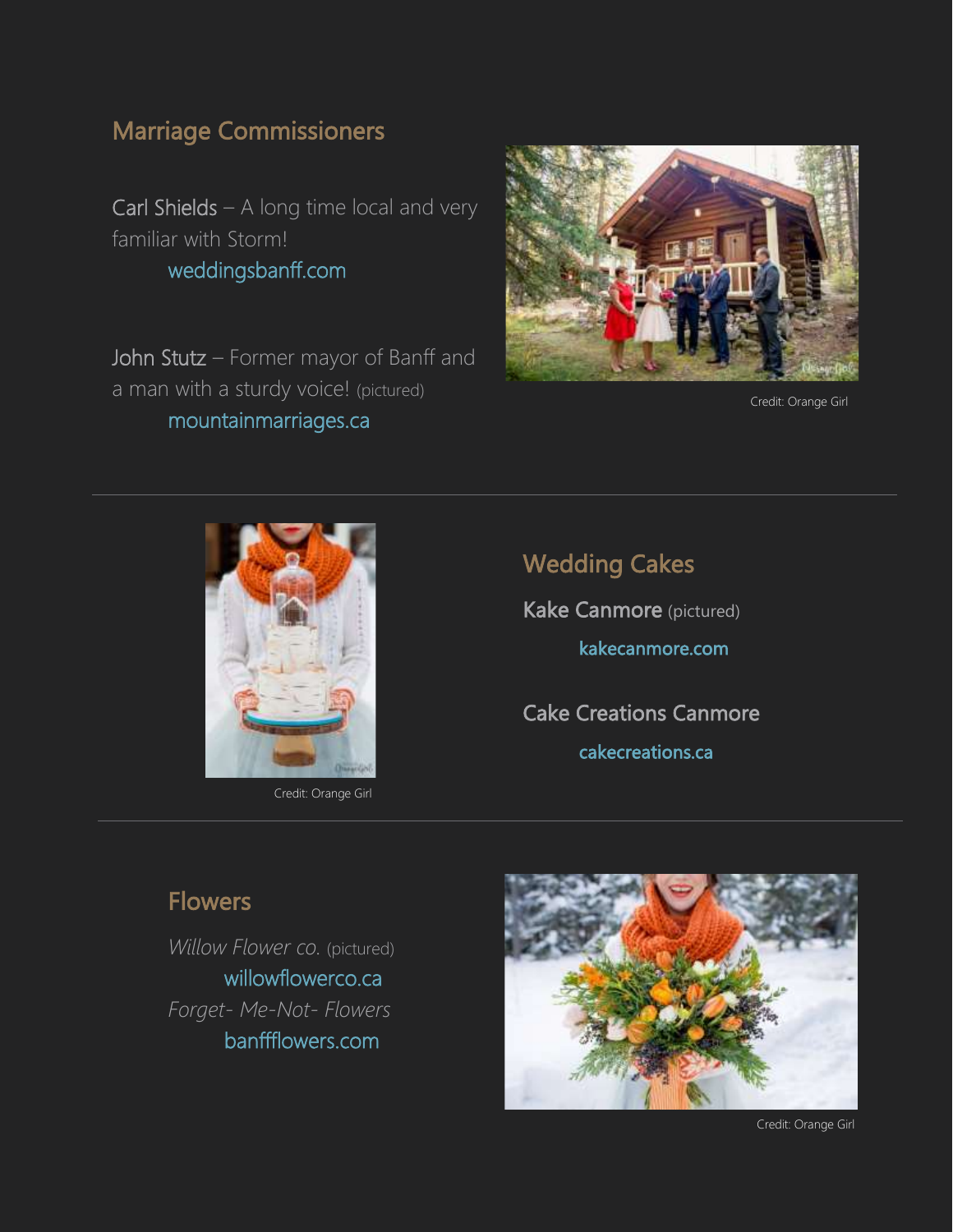



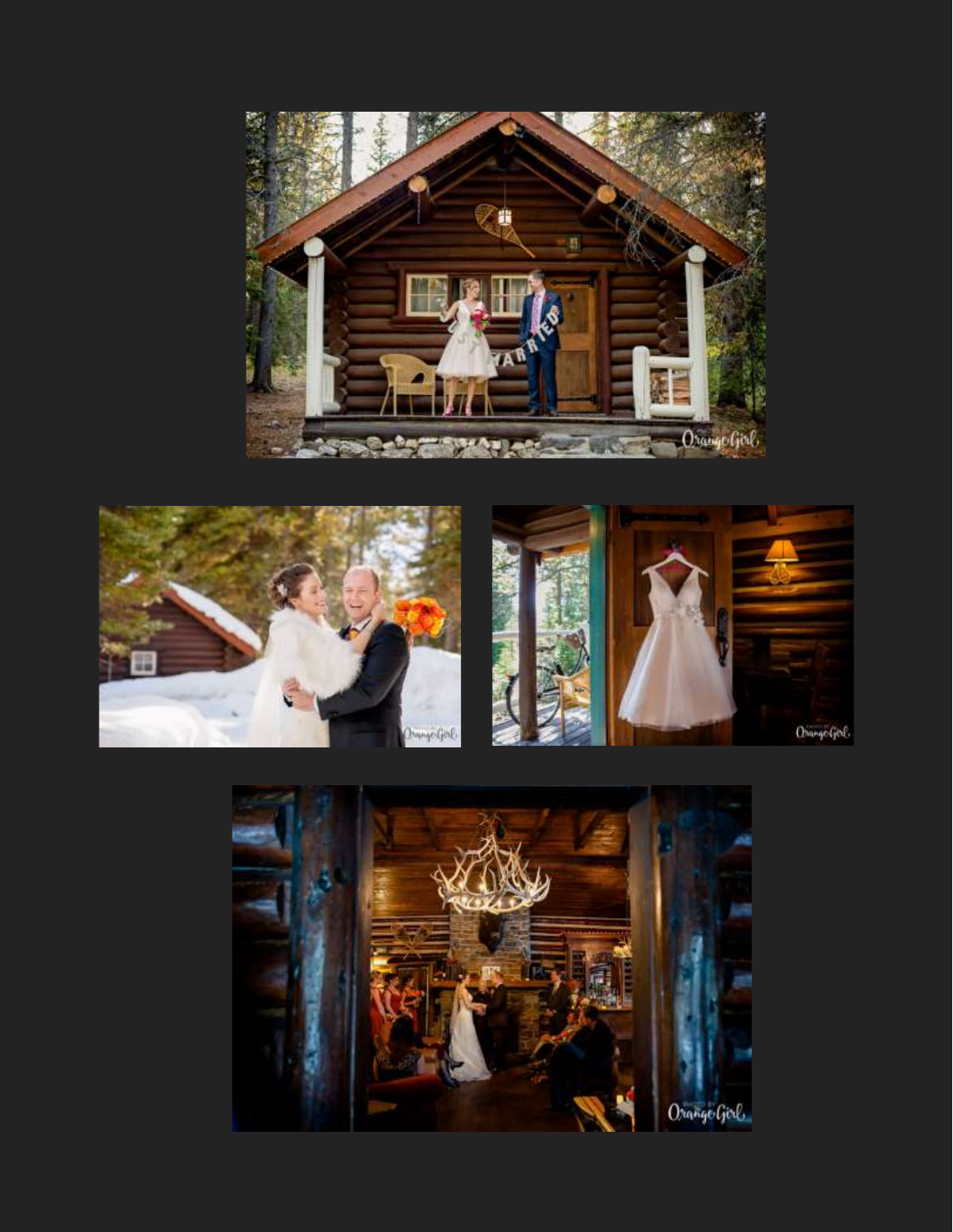